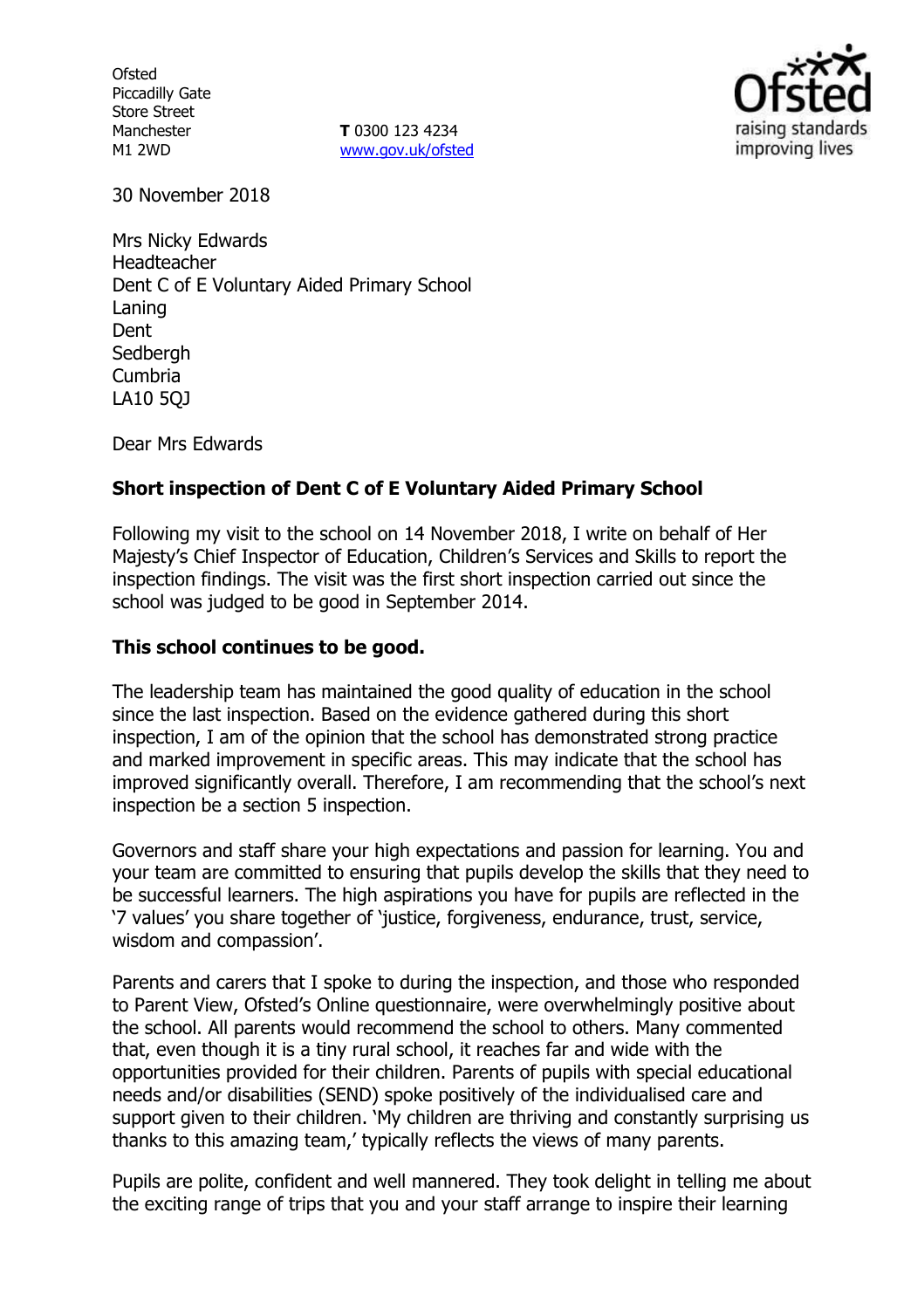

and arouse their curiosity. Pupils are very keen to learn, and relationships at all levels are highly respectful. They enjoy the varied clubs and activities that they can attend. They are proud to represent the school in local sports competitions with increasing success, for example in rugby.

You, staff and governors have addressed the areas for improvement identified at the previous inspection. Governors have the skills and knowledge they need to support and challenge you effectively. They have a comprehensive understanding of the strengths of the school and the areas for further improvement. Governors review the impact of action plans, and they visit the school regularly to check the detailed information that they receive from you, by talking to staff and by talking to pupils about their work. They share your vision and ambitions and are proud to be part of the school. Governors appreciate that the school is important to the local community.

Training for staff ensures that they now use assessment information accurately to identify the next steps in pupils' learning. Activities build on pupils' knowledge and ignite their interest. Well-crafted learning activities challenge and support pupils effectively and meet their needs. Pupils know what they have to do to improve their learning further. For example, older pupils told me that they have learned their times tables and that this is helping them to solve mathematical problems. Pupils enjoy the challenges that teachers provide. Teachers deploy staff well to help pupils who are struggling to catch up quickly, particularly in phonics and spelling.

During the inspection, we discussed the next steps required to enable the school to improve further. You and your team have developed a curriculum that is broad and balanced. You have ensured that subjects other than English and mathematics are taught so that teachers build systematically on pupils' prior knowledge and understanding. Pupils have the opportunity to use and apply their writing and mathematical skills very effectively. This is particularly the case in science, art and design and information technology. However, subject-specific knowledge and understanding in history and geography are less well developed.

### **Safeguarding is effective.**

Leaders, including governors, ensure that all safeguarding arrangements are fit for purpose and that staff understand them. Documentation and detailed records relating to safeguarding are meticulously maintained by leaders. Checks are in place to ensure that all adults in the school are suitable to work with pupils, including the many volunteers who visit the school regularly.

Training for staff and governors ensures that they are kept up to date on relevant safeguarding issues. Staff know the pupils extremely well and can quickly identify any concerns. All safeguarding procedures are clearly understood and followed precisely. Leaders work with other agencies and charities very effectively to ensure that pupils and families in challenging circumstances receive appropriate support and guidance.

Pupils learn about how to keep themselves safe through a variety of different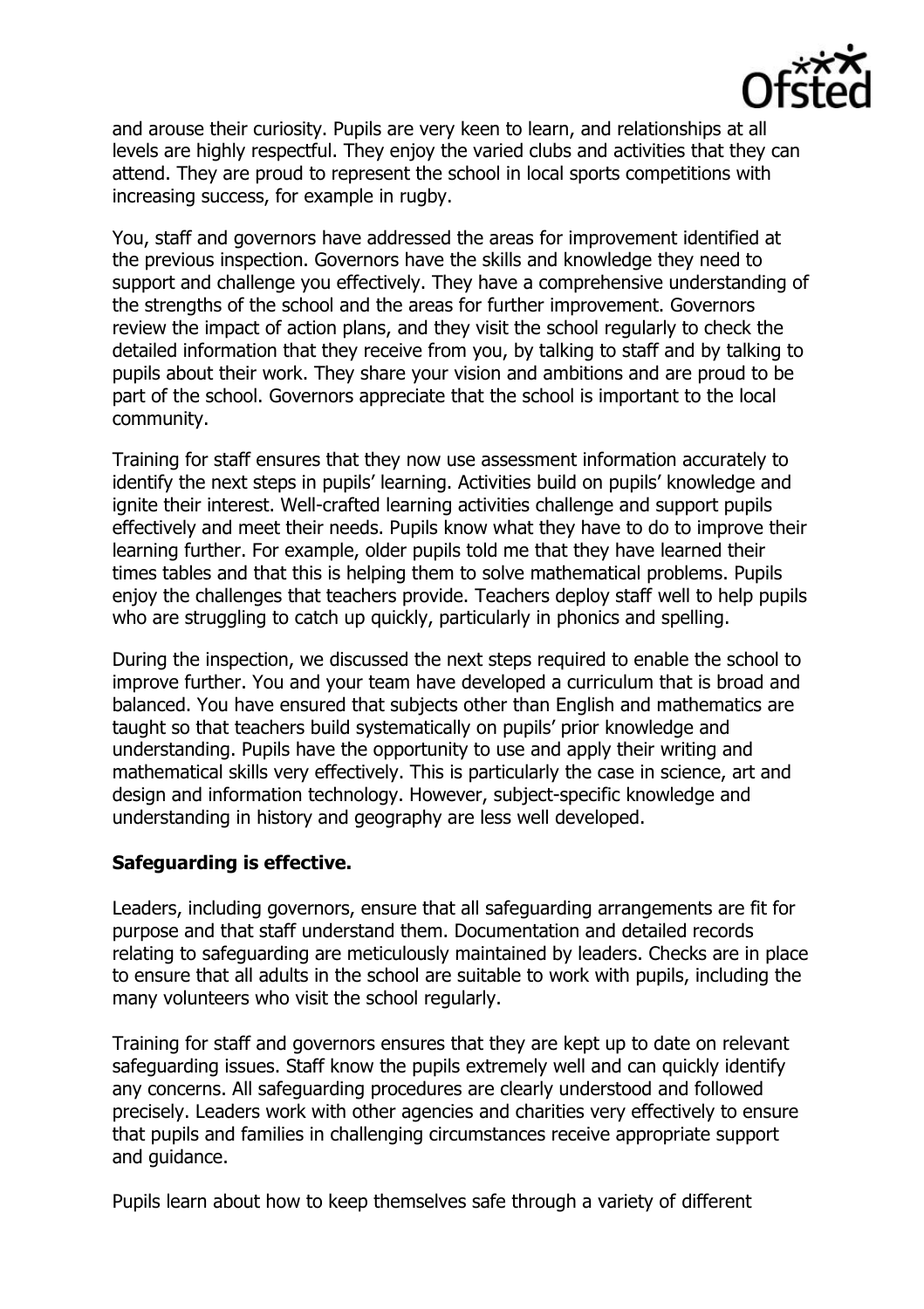

activities, including instruction on water safety, assemblies and talks by visitors. They also understand how to stay safe online. They enjoy school. They feel happy and cared for and know that there is an adult in school that they can talk to should they have any worries. Pupils understand the different forms of bullying and the distress it can cause. They are confident that there is no bullying in school and that it would be dealt with swiftly should it occur.

# **Inspection findings**

- During the inspection, we looked at several key lines of enquiry. The first was about the curriculum and how it can be used to inspire pupils' writing. You are crafting a curriculum that reflects pupils' interests and meets their specific needs. In science, work on habitats and pollution in the ocean inspired pupils to write their own poetry. For example, one pupil wrote: 'Lifelessly, the florescent octopus was gazing into the deep, dark ocean mist.' Training for staff is effective in improving teachers' subject knowledge and skills. You work with volunteers in the local community to provide opportunities for pupils to develop their artistic and musical skills and knowledge very effectively. You have worked with colleagues and other professionals to develop design and information technology. Activities progressively build on pupils' prior learning, and pupils apply their knowledge and skills in real-life situations. For example, pupils design and make the set for the Christmas production, which will be performed for parents and the local community. However, the development of pupils' subject-specific knowledge and skills in history and geography is in its infancy.
- **Pupils'** spiritual, moral, social and cultural development is promoted well through a wide range of opportunities to broaden their horizons and raise their aspirations beyond the local community. For example, pupils visit Liverpool's art galleries and musical performances. They particularly enjoy the opportunity to perform their own dance compositions and songs at musical events for the local community.
- $\blacksquare$  I was interested to find out how you support the high proportion of pupils with SEND. Pupils have a variety of special educational needs, including dyslexia, autism and social and emotional needs. Good subject knowledge and training for staff ensure that they have the skills to meet pupils' needs very effectively. You work well with a number of outside agencies and other professionals to ensure that pupils and their families have the specific help and guidance that they need. Pupils receive a good level of support from all staff to ensure that their individual needs are met well. Detailed records are collated with information from parents and the 'voice of the child'. Pupils with SEND make good progress from their individual starting points because of the personalised care and help that they receive.
- $\blacksquare$  Finally, we discussed the teaching of phonics. Leaders ensure that staff have the training that they need to teach phonics accurately and consistently. Staff's secure subject knowledge contributes to the good progress that pupils make. Teachers use assessment information very effectively. Consequently, activities match pupils' needs accurately and support and challenge them appropriately. Teachers quickly identify any pupils who are struggling and provide the help that they need to catch up quickly. Reading resources accurately match pupils'